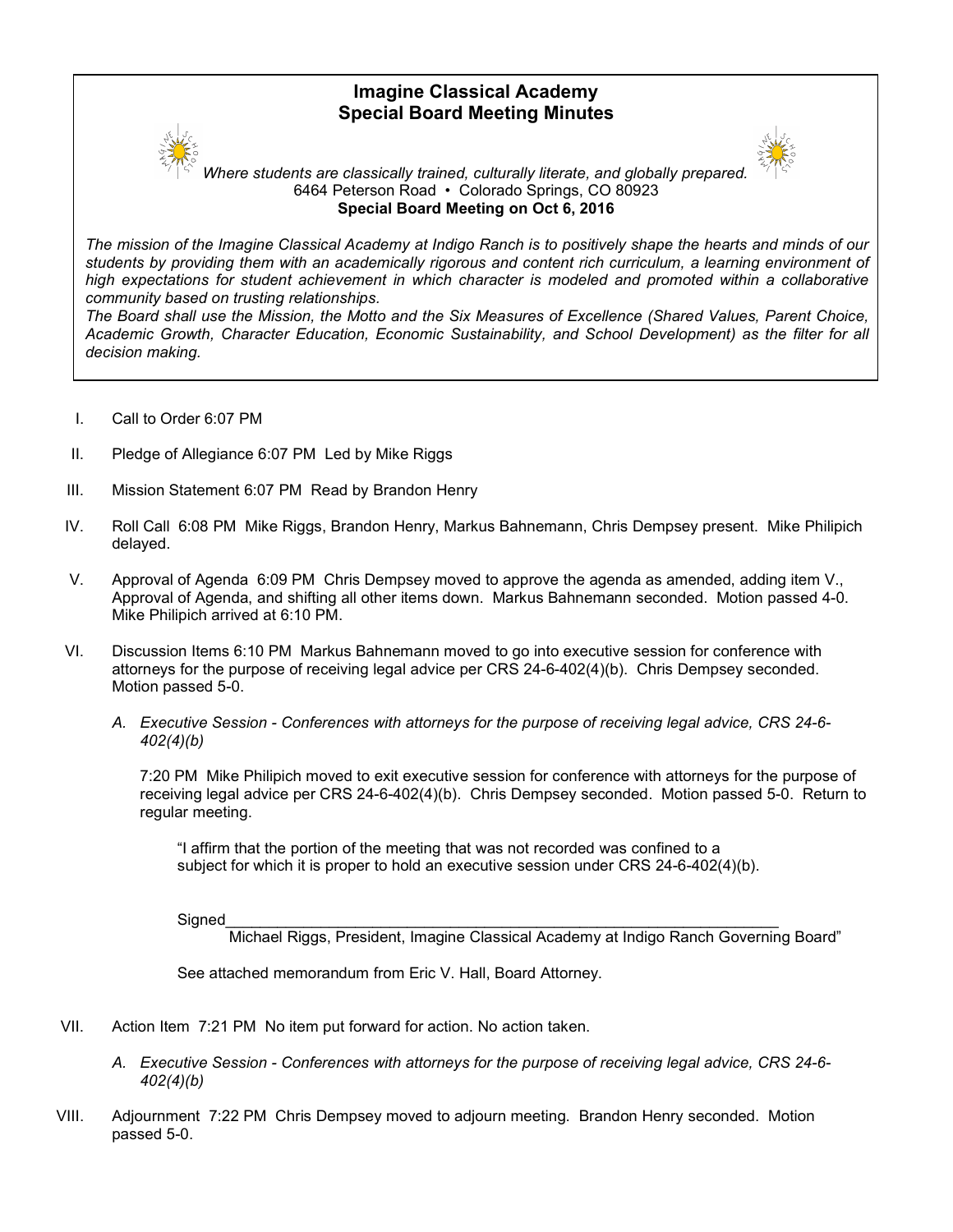PARTICIPATION IN MEETINGS:<br>Board meetings are generally a time for the Board to hear from the Principal, other se<br>representatives, and those who are scheduled to make presentations on selected topics. Col<br>the Board from di PARTICIPATION IN MEETINGS:<br>Board meetings are generally a time for the Board to hear from the Principal, other senior administration<br>representatives, and those who are scheduled to make presentations on selected topics. Co PARTICIPATION IN MEETINGS:<br>Board meetings are generally a time for the Board to hear from the Principal, other senior administration<br>representatives, and those who are scheduled to make presentations on selected topics. Co PARTICIPATION IN MEETINGS:<br>Board meetings are generally a time for the Board to hear from the Principal, other senior administration<br>representatives, and those who are scheduled to make presentations on selected topics. Co PARTICIPATION IN MEETINGS:<br>Board meetings are generally a time for the Board to hear from the Principal, other senior administration<br>representatives, and those who are scheduled to make presentations on selected topics. Co PARTICIPATION IN MEETINGS.<br>Board meetings are generally a time for the Board to hear from the Principal, other senior administration<br>representatives, and those who are scheduled to make presentations on selected topics. Co PARTICIPATION IN MEETINGS:<br>Board meetings are generally a time for the Board to hear from the Principal, other senior administration<br>representatives, and those who are scheduled to make presentations on selected topics. Co PARTICIPATION IN MEETINGS:<br>Board meetings are generally a time for the Board to hear from the Principal, other senior administration<br>representatives, and those who are schelduled to make presentations on selected topics. C PARTICIPATION IN MEETINGS:<br>Board meetings are generally a time for the Board to hear from the Principal, other senior administration<br>tep resentatives, and those who are scheduled to make presentations on selected topics. C PARTICIPATION IN MEETINGS:<br>Board meetings are generally a time for the Board to hear from the Principal, other senior administration<br>representatives, and those who are scheduled to make presentations on selected topics. Co PARTICIPATION IN MEETINGS:<br>Board meetings are generally a time for the Board to hear from the Principal, other senior administration<br>representatives, and those who are scheduled to make presentations on selected topics. Co PARTICIPATION IN MEETINGS:<br>Board meetings are generality a time for the Board to hear from the Principal, other senior administration<br>representatives, and those who are scheduled to make presentations on selected topics. C PARTICIPATION IN MEETINGS:<br>Board meetings are generally a time for the Board to hear from the Principal, other senior administration<br>representatives, and those who are scheduled to make presentations on selected topics. Co PARTICIPATION IN MEETINGS:<br>Board meetings are generally a time for the Board to hear from the Principal, other senior administration<br>representatives, and those who are scheduled to make presentations on selected topics. Co PARTICIPATION IN MEETINGS:<br>Board meetings are generally a time for the Board to hear from the Principal, other senior add<br>representatives, and those who are scheduled to make presentations on selected topics. Colorado la<br>t PARTICIPATION IN MEETINGS:<br>Board meetings are generally a time for the Board to hear from the Princepresentatives, and those who are scheduled to make presentations on select<br>the Board from discussing public business of th PARTICIPATION IN MEETINGS:<br>Board meetings are generally a time for the Board to hear from the Principal, other senior administration<br>Board meteriors are generally a time for the Board sets assume that parameters. Colorado PARTICIPATION IN MEETINGS:<br>Board meetings are generally a time for the Board to hear from the Principal, other senior administration<br>representatives, and those who are scheduled to nake presentations on selected topics. Co PARTICIPATION IN MEETINGS:<br>Board metelings are generally a time for the Board to hear from the Principal, other senior administration<br>Board metelings are generally a time for the substantial of make presentations on select PARTICIPATION IN MEETINGS:<br>
Particless and those who are scheduled to make presentations on selected topics. Colorators are the meeting to respond the meeting representations the Board from discussing public business of th Board meetings are generally a time for the Board to hear form the Principal, other search and the possible constrations an selected topics. Colorado law prohibits the Board from discussing public exains are which genesion the Board from discussing public business other han during public meetings or executive sessions (see belower these plus that the discussion seek the metrefore. These belowers for the Sosions denote the metrefore, these be Therefore, these public easisnes are working assistes of the Board that are intended to provide interaction percepted by the suggestion and such that are interaction and the suggestions are often by contaction and such tha between Board members and administation in an effort to reach decisions on a wide variety of issues. With rare to the encourage become the encourage where the sections on a wide variety of issues When the intermediate show exception, these meetings are not the best place for initial discussion to take place New initial vector in the proposal proposal proposal proposal proposal proposal proposal proposal proposal proposal proposal proposal pr should typically be alsossed first with administration and a formal proposal prepared for presentation at a time<br>should by proposed from the specifical of the metring can provide valuable insplite experies the Board is dis when the item can be scheduled on the agenda. New threleass, there are lines when the Board is discussing a proposal that centurists are the secure is when the Board is discussing a proposal that centuristic and those modi

meeting.

proposal hat certain individuals attending the meeting can provide valuable insight, expertise and perspective to provide valuable institute and perspective to be and those called to properly and those called to properly t decisions. Contained the position of the board's discussion. In addition, senior administration of<br>called upon for input during the Board's discussion. In addition, senior administration of<br>from other active task forces will be relie from other active task forces will be relied upon for their perspective concerning a particular proposal and the<br>impact it will have on various constituencies.<br>OPEN FORUM:<br>Optical meeting, the Board sets aside a period of impact it will have on various constituencies.<br>
OPEN FORUM:<br>
OPEN FORUM:<br>
OPEN FORUM:<br>
OPEN FORUM:<br>
OPEN FORUM:<br>
OPEN FORUM:<br>
OPEN FORUM:<br>
OPEN FORUM:<br>
OPEN FORUM:<br>
OPEN FORUM:<br>
Consideration, but will typically not have a where we meant of the Board sets aside a period of time when anyone who wishes to do so may make a brief<br>During each meeting, the Board sets aside a period of time when anyone who wishes to do so may make a brief<br>statement OPEN FORUM:<br>During each meeting, the Board sets aside a period of time when anyone who wishes to do so may make a brief<br>statement or mini-presentation to the Board. The Board will take these technicals and suggestions unde OPENI FORUM<br>During each meeting, the Board sets aside a period of time when anyone who wishes to do so may make a brief<br>During each meeting on the Will typically not have adequate time in the schedule or enough information OPEN FORUM. The Board sets aside a period of time when anyone who wishes to do so may make a brief statement or min-presentation to the Board. The Board will take these comments and suggestions under<br>consideration, but wil